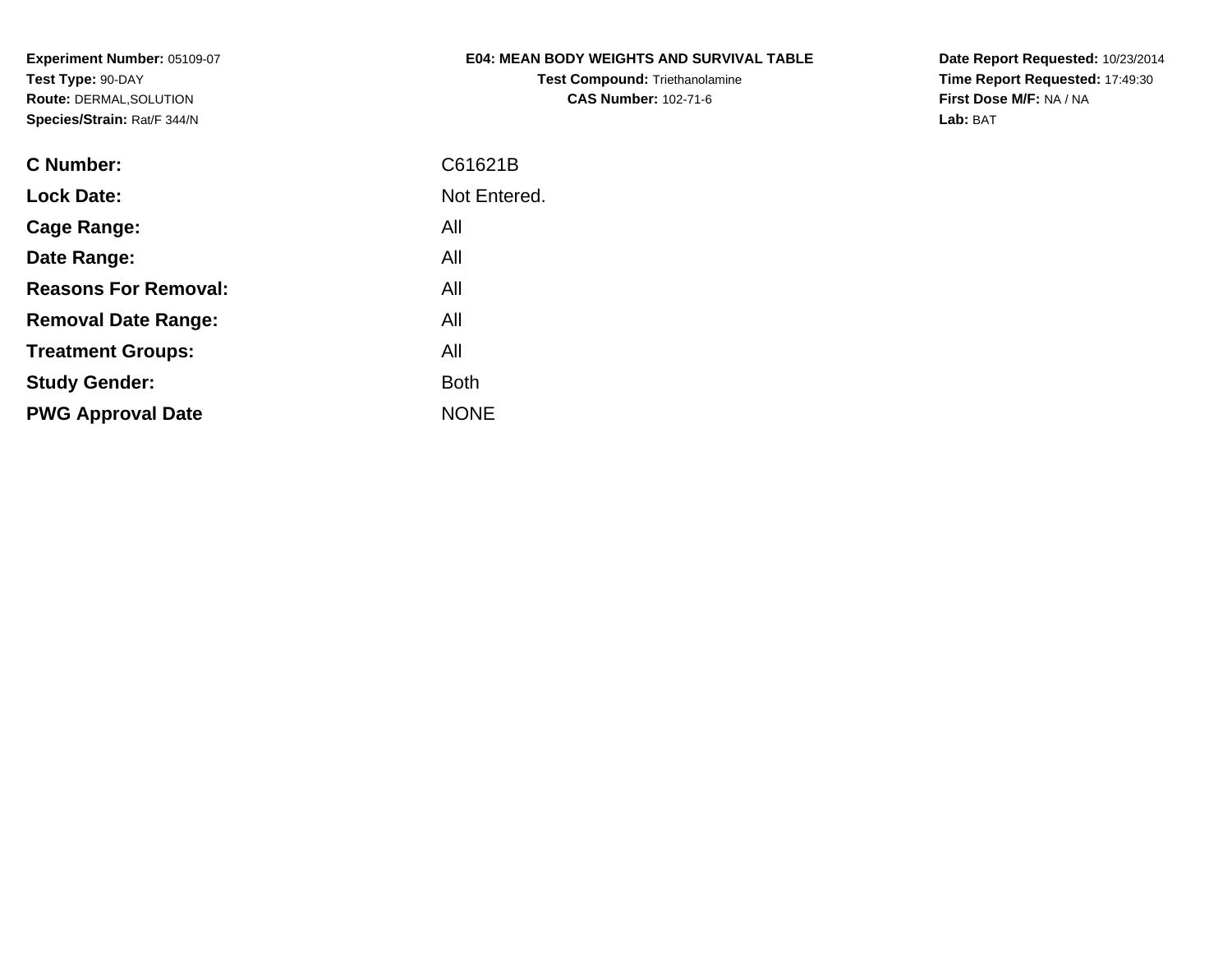## **E04: MEAN BODY WEIGHTS AND SURVIVAL TABLE**

**Test Compound:** Triethanolamine

**CAS Number:** 102-71-6

**Date Report Requested:** 10/23/2014**Time Report Requested:** 17:49:30**First Dose M/F:** NA / NA**Lab:** BAT

### **MALE**

| <b>DAY</b>     | 0 G/KG |                           |             |       | 0.125 G/KG  |    |         |       | 0.25 G/KG   |    |         |       | .5 G/KG     |             |         |
|----------------|--------|---------------------------|-------------|-------|-------------|----|---------|-------|-------------|----|---------|-------|-------------|-------------|---------|
|                | WT(g)  | $\boldsymbol{\mathsf{N}}$ |             | WT(g) | % OF CNTL N |    |         | WT(g) | % OF CNTL N |    |         | WT(g) | % OF CNTL N |             |         |
| $-2$           | 92.3   | 10 <sup>°</sup>           | $\star$     | 90.0  | 97.5        | 10 | $\star$ | 90.1  | 97.7        | 10 | $\star$ | 89.3  | 96.7        | $10$        | $\star$ |
| $-1$           | 89.6   | 10                        | $^\star$    | 89.2  | 99.6        | 10 | $\star$ | 90.2  | 100.6       | 10 | $\star$ | 92.0  | 102.7       | 10          | $\star$ |
| $\mathbf{1}$   | 105.3  | 5                         | $\ast$      | 98.7  | 93.8        | 5  |         | 104.3 | 99.1        | 5  |         | 99.5  | 94.5        | 5           |         |
| $\overline{2}$ | 104.6  | 5                         | ${}^{\ast}$ | 101.6 | 97.1        | 5  |         | 99.1  | 94.8        | 5  | *       | 104.6 | 100.0       | $\mathbf 5$ |         |
| $\sqrt{3}$     | 95.1   | 5                         | $\star$     | 97.6  | 102.6       | 5  |         | 93.5  | 98.4        | 5  | $\ast$  | 94.8  | 99.7        | 5           |         |
| 4              | 89.6   | 5                         | $\star$     | 91.8  | 102.5       | 5  |         | 97.9  | 109.3       | 5  |         | 95.9  | 107.1       | $\mathbf 5$ |         |
| 5              | 122.1  | 5                         | $\star$     | 114.3 | 93.6        | 5  |         | 119.5 | 97.9        | 5  | $\ast$  | 114.3 | 93.6        | 5           |         |
| 6              | 119.0  | 5                         | ${}^{\ast}$ | 117.7 | 98.9        | 5  |         | 112.9 | 94.8        | 5  | $\ast$  | 119.9 | 100.7       | 5           |         |
| $\overline{7}$ | 117.9  | 5                         | $\star$     | 117.9 | 100.0       | 5  |         | 113.5 | 96.3        | 5  |         | 114.2 | 96.9        | $\mathbf 5$ |         |
| $\bf 8$        | 112.2  | 5                         | ${}^{\ast}$ | 110.7 | 98.7        | 5  |         | 120.2 | 107.2       | 5  | $\ast$  | 116.3 | 103.7       | $\mathbf 5$ |         |
| 12             | 146.0  | 5                         | $\star$     | 138.7 | 95.0        | 5  |         | 144.5 | 98.9        | 5  | $\ast$  | 140.0 | 95.9        | 5           |         |
| 13             | 141.3  | 5                         |             | 141.6 | 100.2       | 5  |         | 135.2 | 95.6        | 5  |         | 146.3 | 103.5       | 5           |         |
| 14             | 144.8  | 5                         | $\star$     | 148.5 | 102.5       | 5  | $\ast$  | 138.8 | 95.8        | 5  | $\star$ | 136.0 | 93.9        | $\mathbf 5$ | $\star$ |
| 15             | 136.4  | 5                         |             | 136.1 | 99.8        | 5  |         | 151.1 | 110.8       | 5  |         | 143.6 | 105.3       | 5           |         |
| $19$           | 173.4  | 5                         | $\ast$      | 166.9 | 96.2        | 5  |         | 172.3 | 99.3        | 5  | *       | 163.6 | 94.3        | 5           |         |
| 20             | 170.5  | 5                         | $\ast$      | 163.8 | 96.1        | 5  |         | 156.4 | 91.8        | 5  | $\ast$  | 174.4 | 102.3       | 5           |         |
| 21             | 173.9  | 5                         |             | 172.5 | 99.2        | 5  |         | 165.4 | 95.1        | 5  |         | 158.3 | 91.0        | 5           |         |
| 22             | 157.5  | 5                         |             | 159.4 | 101.2       | 5  |         | 175.2 | 111.3       | 5  | $\ast$  | 165.1 | 104.8       | $\mathbf 5$ |         |
| $26\,$         | 197.3  | 5                         | $\ast$      | 189.7 | 96.1        | 5  | $\star$ | 195.4 | 99.1        | 5  | $\star$ | 186.4 | 94.5        | 5           | $\ast$  |
| 27             | 193.1  | 5                         |             | 185.8 | 96.3        | 5  |         | 180.8 | 93.6        | 5  |         | 199.5 | 103.4       | 5           |         |
| 28             | 199.1  | 5                         | ${}^{\ast}$ | 197.7 | 99.3        | 5  |         | 191.0 | 95.9        | 5  | $\ast$  | 178.7 | 89.8        | 5           |         |
| 29             | 180.6  | 5                         | $\star$     | 177.3 | 98.2        | 5  |         | 202.4 | 112.1       | 5  | $\ast$  | 187.4 | 103.8       | $\mathbf 5$ |         |
| 33             | 210.6  | 5                         |             | 203.3 | 96.6        | 5  |         | 209.8 | 99.6        | 5  |         | 202.0 | 95.9        | 5           |         |
| 34             | 211.7  | 5                         | $\ast$      | 197.0 | 93.1        | 5  | $\ast$  | 191.3 | 90.4        | 5  | $\star$ | 212.9 | 100.6       | $\mathbf 5$ |         |
| 35             | 216.1  | 5                         | $\star$     | 219.3 | 101.5       | 5  |         | 204.6 | 94.7        | 5  | $\ast$  | 191.8 | 88.7        | 5           |         |
| 36             | 198.3  | 5                         |             | 193.6 | 97.6        | 5  |         | 219.1 | 110.5       | 5  | *       | 201.6 | 101.7       | 5           |         |
| 40             | 225.3  | 5                         |             | 217.3 | 96.4        | 5  |         | 222.6 | 98.8        | 5  | $\star$ | 215.8 | 95.8        | $\mathbf 5$ |         |
| 41             | 228.8  | 5                         |             | 214.7 | 93.8        | 5  |         | 203.9 | 89.1        | 5  |         | 231.3 | 101.1       | 5           |         |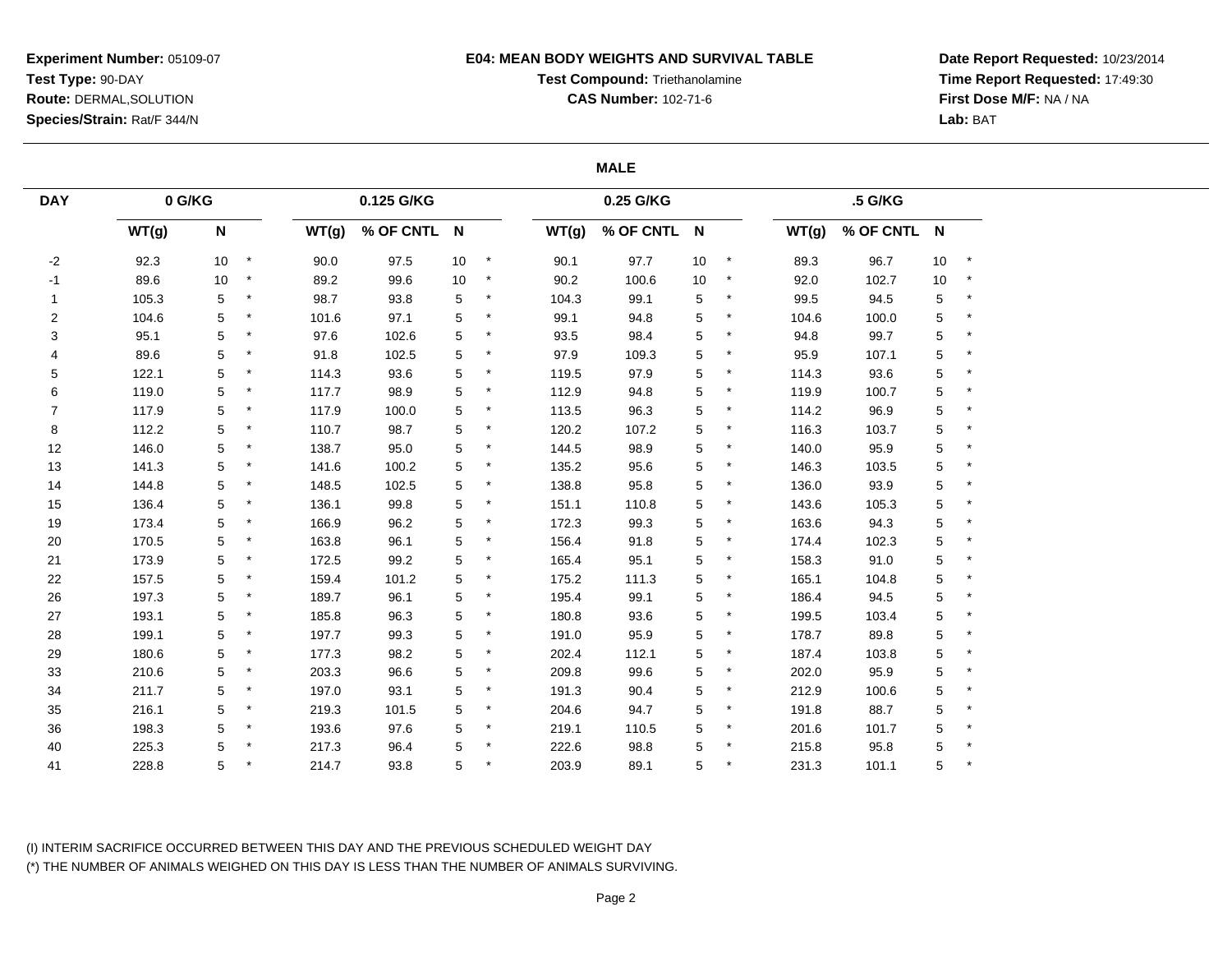## **E04: MEAN BODY WEIGHTS AND SURVIVAL TABLE**

**Test Compound:** Triethanolamine

**CAS Number:** 102-71-6

**Date Report Requested:** 10/23/2014**Time Report Requested:** 17:49:30**First Dose M/F:** NA / NA**Lab:** BAT

## **MALE**

| <b>DAY</b> | 0 G/KG |   |         |       | 0.125 G/KG  |   |         |       | 0.25 G/KG   |   |         |       | .5 G/KG     |             |         |
|------------|--------|---|---------|-------|-------------|---|---------|-------|-------------|---|---------|-------|-------------|-------------|---------|
|            | WT(g)  | N |         | WT(g) | % OF CNTL N |   |         | WT(g) | % OF CNTL N |   |         | WT(g) | % OF CNTL N |             |         |
| 42         | 230.7  | 5 | $\star$ | 232.8 | 100.9       | 5 | $\star$ | 221.3 | 95.9        | 5 | $\ast$  | 204.0 | 88.4        | $\,$ 5 $\,$ | $\star$ |
| 43         | 215.4  | 5 |         | 210.7 | 97.8        | 5 | $\star$ | 232.5 | 107.9       | 5 | $\star$ | 214.9 | 99.7        | $\mathbf 5$ | $\star$ |
| 47         | 241.1  | 5 |         | 229.8 | 95.3        | 5 |         | 236.6 | 98.1        | 5 |         | 230.0 | 95.4        | 5           |         |
| 48         | 243.0  | 5 |         | 222.1 | 91.4        | 5 |         | 214.6 | 88.3        | 5 |         | 239.9 | 98.7        | $\mathbf 5$ |         |
| 49         | 235.1  | 5 |         | 237.7 | 101.1       | 5 |         | 227.1 | 96.6        | 5 |         | 211.2 | 89.9        | 5           |         |
| 50         | 227.1  | 5 |         | 218.2 | 96.1        | 5 |         | 237.8 | 104.7       | 5 |         | 223.5 | 98.4        | $\,$ 5 $\,$ |         |
| 54         | 252.8  | 5 |         | 243.3 | 96.2        | 5 |         | 252.8 | 100.0       | 5 |         | 241.7 | 95.6        | 5           |         |
| 55         | 256.5  | 5 |         | 235.1 | 91.7        | 5 | $\ast$  | 226.9 | 88.5        | 5 | $\ast$  | 254.2 | 99.1        | 5           |         |
| 56         | 253.0  | 5 |         | 253.1 | 100.0       | 5 |         | 235.5 | 93.1        | 5 |         | 221.7 | 87.6        | $\mathbf 5$ |         |
| 57         | 239.5  | 5 |         | 231.4 | 96.6        | 5 |         | 254.5 | 106.2       | 5 |         | 239.1 | 99.8        | 5           |         |
| 62         | 269.6  | 5 |         | 259.4 | 96.2        | 5 |         | 268.4 | 99.6        | 5 |         | 255.3 | 94.7        | 5           |         |
| 63         | 274.2  | 5 |         | 249.2 | 90.9        | 5 |         | 240.3 | 87.6        | 5 |         | 268.2 | 97.8        | 5           |         |
| 64         | 268.9  | 5 |         | 272.7 | 101.4       | 5 |         | 256.7 | 95.5        | 5 | *       | 239.8 | 89.2        | 5           |         |
| 65         | 259.3  | 5 |         | 252.4 | 97.3        | 5 |         | 275.5 | 106.3       | 5 |         | 255.9 | 98.7        | $\mathbf 5$ |         |
| 68         | 276.3  | 5 |         | 264.8 | 95.8        | 5 |         | 273.0 | 98.8        | 5 |         | 261.4 | 94.6        | 5           |         |
| 69         | 278.3  | 5 |         | 255.0 | 91.6        | 5 |         | 249.7 | 89.7        | 5 |         | 273.8 | 98.4        | 5           |         |
| 70         | 272.1  | 5 |         | 276.5 | 101.6       | 5 |         | 265.8 | 97.7        | 5 |         | 246.2 | 90.5        | $\mathbf 5$ |         |
| 71         | 261.4  | 5 |         | 257.6 | 98.6        | 5 |         | 277.5 | 106.2       | 5 |         | 258.8 | 99.0        | 5           |         |
| 75         | 281.4  | 5 | $\star$ | 270.4 | 96.1        | 5 |         | 279.6 | 99.4        | 5 | $\ast$  | 268.2 | 95.3        | 5           |         |
| 76         | 283.7  | 5 |         | 258.9 | 91.3        | 5 |         | 253.5 | 89.4        | 5 |         | 280.9 | 99.0        | $\mathbf 5$ |         |
| 77         | 282.5  | 5 |         | 286.1 | 101.3       | 5 |         | 275.1 | 97.4        | 5 |         | 249.3 | 88.2        | 5           |         |
| 78         | 269.1  | 5 | $\star$ | 265.9 | 98.8        | 5 | $^\ast$ | 285.0 | 105.9       | 5 | $\ast$  | 264.7 | 98.4        | $\mathbf 5$ |         |
| 82         | 289.1  | 5 |         | 276.9 | 95.8        | 5 |         | 284.7 | 98.5        | 5 |         | 273.8 | 94.7        | 5           |         |
| 83         | 292.1  | 5 |         | 263.9 | 90.4        | 5 | $\ast$  | 263.9 | 90.4        | 5 | $\ast$  | 290.1 | 99.3        | 5           |         |
| 84         | 286.5  | 5 |         | 287.6 | 100.4       | 5 |         | 273.9 | 95.6        | 5 |         | 245.4 | 85.7        | 5           | $\star$ |
| 85         | 266.7  | 5 |         | 265.5 | 99.6        | 5 |         | 285.6 | 107.1       | 5 |         | 269.0 | 100.9       | 5           |         |
| 89         | 293.8  | 5 |         | 283.0 | 96.3        | 5 |         | 290.2 | 98.7        | 5 | $\ast$  | 281.5 | 95.8        | $\,$ 5 $\,$ |         |
| 90         | 298.1  | 5 |         | 274.3 | 92.0        | 5 |         | 267.6 | 89.8        | 5 |         | 294.8 | 98.9        | 5           |         |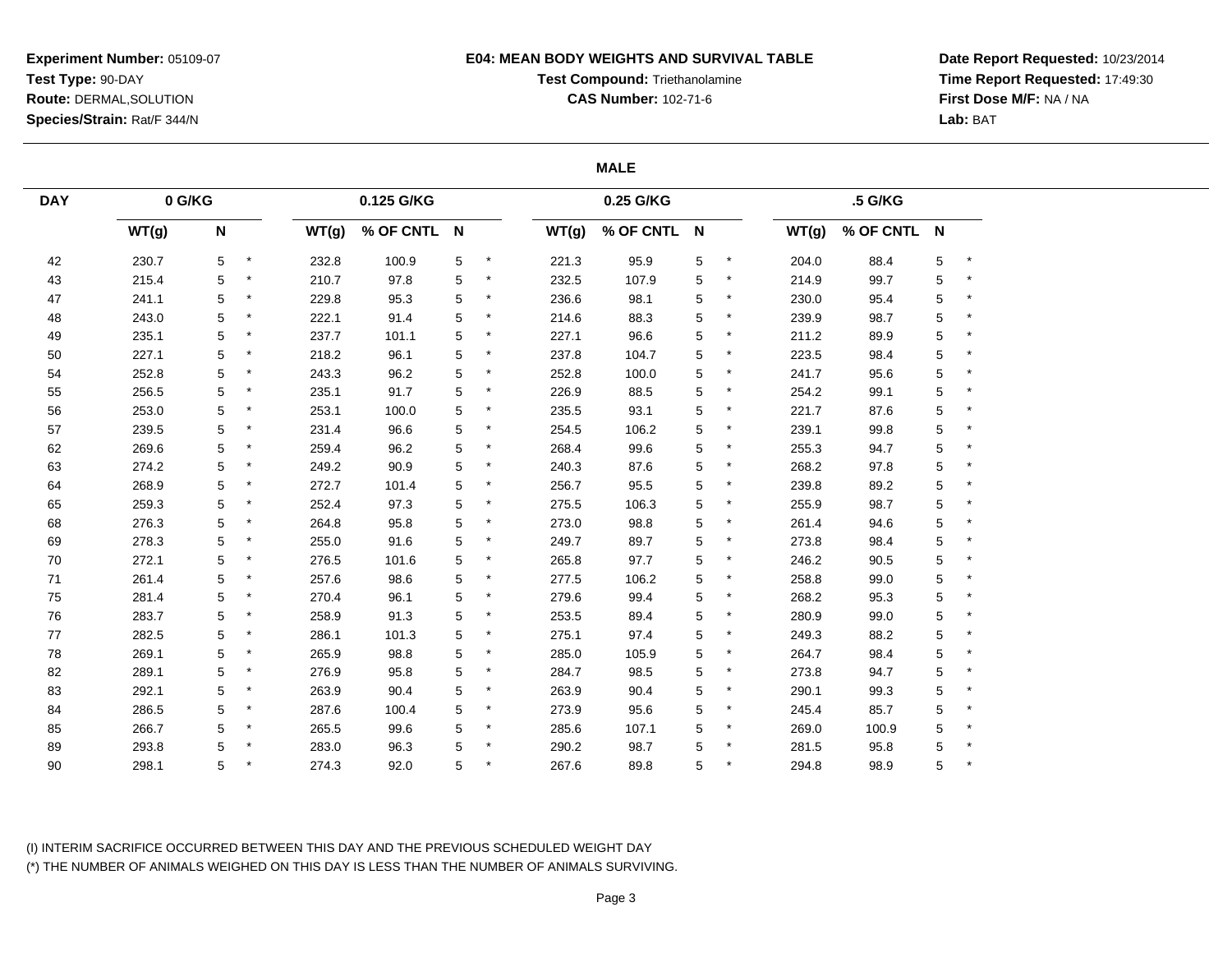## **E04: MEAN BODY WEIGHTS AND SURVIVAL TABLE**

**Test Compound:** Triethanolamine**CAS Number:** 102-71-6

**Date Report Requested:** 10/23/2014**Time Report Requested:** 17:49:30**First Dose M/F:** NA / NA**Lab:** BAT

## **MALE**

| <b>DAY</b>                | 0 G/KG |    |       | 0.125 G/KG  |    |       | 0.25 G/KG   |       |       | .5 G/KG     |    |  |
|---------------------------|--------|----|-------|-------------|----|-------|-------------|-------|-------|-------------|----|--|
|                           | WT(g)  | N  | WT(g) | % OF CNTL N |    | WT(g) | % OF CNTL N |       | WT(g) | % OF CNTL N |    |  |
| 91                        | 290.1  | 5  | 285.6 | 98.4        | 5  | 277.1 | 95.5        | $5$ * | 246.6 | 85.0        | 5  |  |
| 92                        | 274.9  | 5  | 269.5 | 98.0        | 5  | 287.2 | 104.5       | 5     | 270.5 | 98.4        | 5  |  |
| <b>TERM</b><br><b>SAC</b> | 291.5  | 20 | 281.4 | 96.6        | 20 | 285.5 | 97.9        | 20    | 262.4 | 90.0        | 20 |  |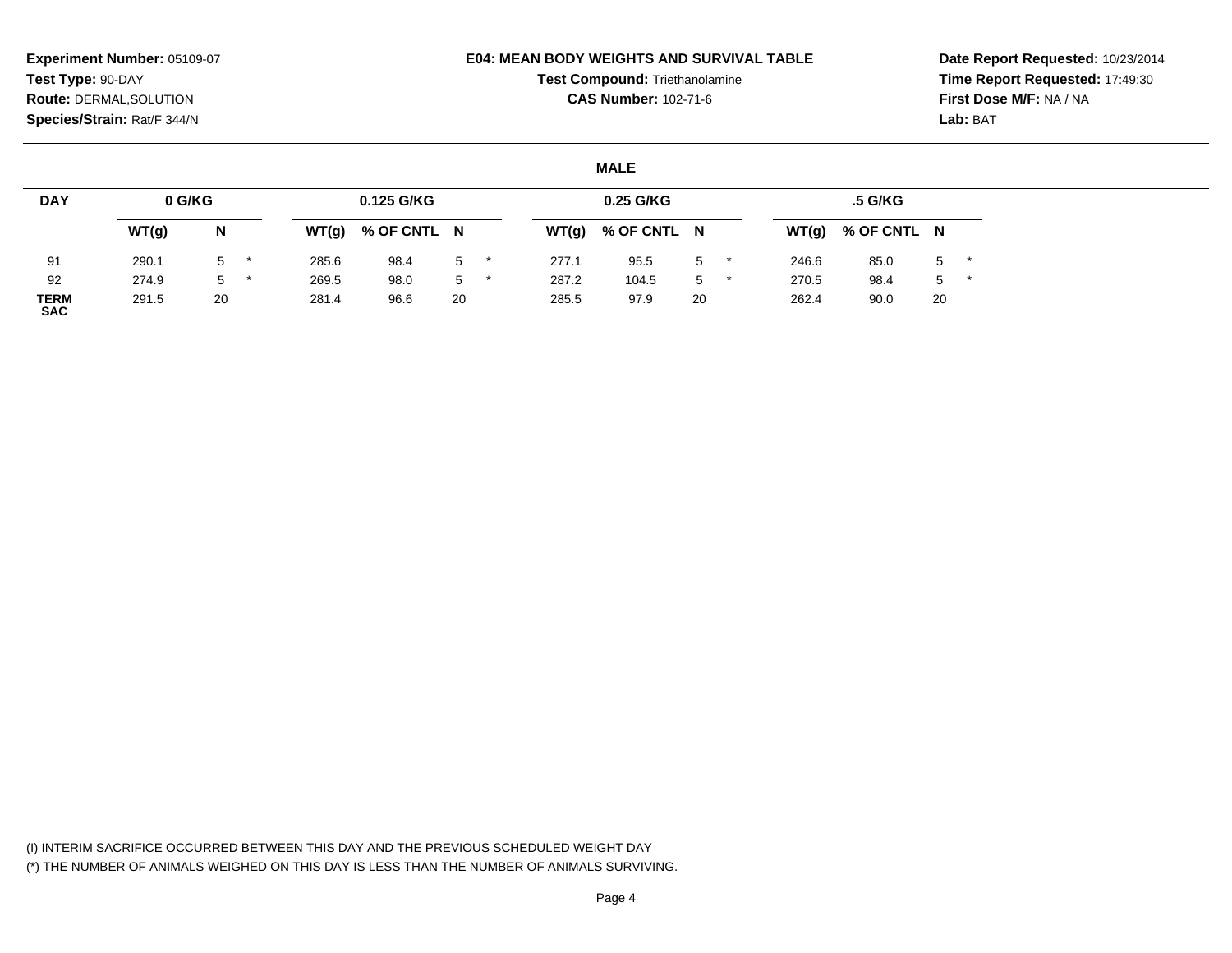# **E04: MEAN BODY WEIGHTS AND SURVIVAL TABLE**

**Test Compound:** Triethanolamine**CAS Number:** 102-71-6

**Date Report Requested:** 10/23/2014**Time Report Requested:** 17:49:30**First Dose M/F:** NA / NA**Lab:** BAT

### **MALE**

| <b>DAY</b>       |       | 1.0 G/KG    |                |         |       | 2.0 G/KG    |             |            |
|------------------|-------|-------------|----------------|---------|-------|-------------|-------------|------------|
|                  | WT(g) | % OF CNTL N |                |         | WT(g) | % OF CNTL N |             |            |
| $-2$             | 87.9  | 95.3        | 10             | $\star$ | 88.1  | 95.5        | 10          | $^{\star}$ |
| $-1$             | 92.1  | 102.8       | 10             | $\star$ | 92.3  | 103.0       | 10          | $\star$    |
| $\mathbf{1}$     | 102.0 | 96.9        | $\sqrt{5}$     | $\star$ | 97.8  | 92.9        | $\mathbf 5$ | $\star$    |
| $\boldsymbol{2}$ | 110.0 | 105.1       | 5              | $\star$ | 108.5 | 103.7       | $\mathbf 5$ | $\star$    |
| $\sqrt{3}$       | 91.9  | 96.6        | 5              | $\star$ | 96.2  | 101.1       | $\mathbf 5$ | $\star$    |
| 4                | 91.8  | 102.5       | $\overline{5}$ | $\star$ | 93.4  | 104.3       | $\mathbf 5$ | $\star$    |
| $\,$ 5 $\,$      | 118.7 | 97.2        | 5              | $\star$ | 111.6 | 91.4        | $\mathbf 5$ | $\star$    |
| 6                | 127.5 | 107.1       | 5              | $\star$ | 123.9 | 104.1       | $\mathbf 5$ | $\star$    |
| $\overline{7}$   | 113.9 | 96.7        | 5              | $\ast$  | 116.3 | 98.7        | $\mathbf 5$ | $\star$    |
| $\bf 8$          | 110.6 | 98.6        | 5              | $\star$ | 113.5 | 101.2       | 5           | $\star$    |
| $12\,$           | 142.3 | 97.5        | 5              | $\star$ | 133.4 | 91.4        | $\mathbf 5$ | $\star$    |
| 13               | 158.6 | 112.2       | 5              | $\star$ | 147.6 | 104.5       | $\mathbf 5$ | $\star$    |
| 14               | 139.1 | 96.0        | 5              | $\star$ | 142.0 | 98.0        | $\mathbf 5$ | $\star$    |
| 15               | 137.3 | 100.7       | 5              | $\star$ | 138.0 | 101.2       | $\mathbf 5$ | $\star$    |
| 19               | 169.0 | 97.5        | 5              | $\star$ | 151.5 | 87.4        | $\mathbf 5$ | $\star$    |
| 20               | 189.6 | 111.2       | 5              | $\star$ | 173.3 | 101.6       | $\mathbf 5$ | $\star$    |
| $21$             | 162.6 | 93.5        | 5              | $\ast$  | 164.2 | 94.4        | $\mathbf 5$ | $\star$    |
| 22               | 158.6 | 100.7       | 5              | $\star$ | 156.4 | 99.3        | $\mathbf 5$ | $\star$    |
| $26\,$           | 187.5 | 95.0        | 5              | $\star$ | 169.7 | 86.0        | $\mathbf 5$ | $\star$    |
| $27\,$           | 212.4 | 110.0       | 5              | $\ast$  | 195.4 | 101.2       | $\mathbf 5$ | $\star$    |
| 28               | 182.7 | 91.8        | 5              | $\star$ | 187.0 | 93.9        | $\mathbf 5$ | $\star$    |
| 29               | 180.4 | 99.9        | 5              | $\star$ | 171.0 | 94.7        | $\mathbf 5$ | $\star$    |
| 33               | 198.8 | 94.4        | 5              | $\star$ | 178.0 | 84.6        | $\mathbf 5$ | $\star$    |
| 34               | 228.0 | 107.7       | 5              | $\star$ | 209.6 | 99.0        | $\mathbf 5$ | $\star$    |
| $35\,$           | 196.9 | 91.1        | 5              | $\star$ | 197.5 | 91.4        | $\mathbf 5$ | $\star$    |
| 36               | 197.3 | 99.5        | 5              | $\ast$  | 178.7 | 90.1        | $\mathbf 5$ | $\star$    |
| $40\,$           | 210.7 | 93.5        | 5              | $\star$ | 195.7 | 86.9        | $\mathbf 5$ | $\star$    |
| 41               | 242.2 | 105.9       | 5              |         | 222.0 | 97.0        | 5           | $\star$    |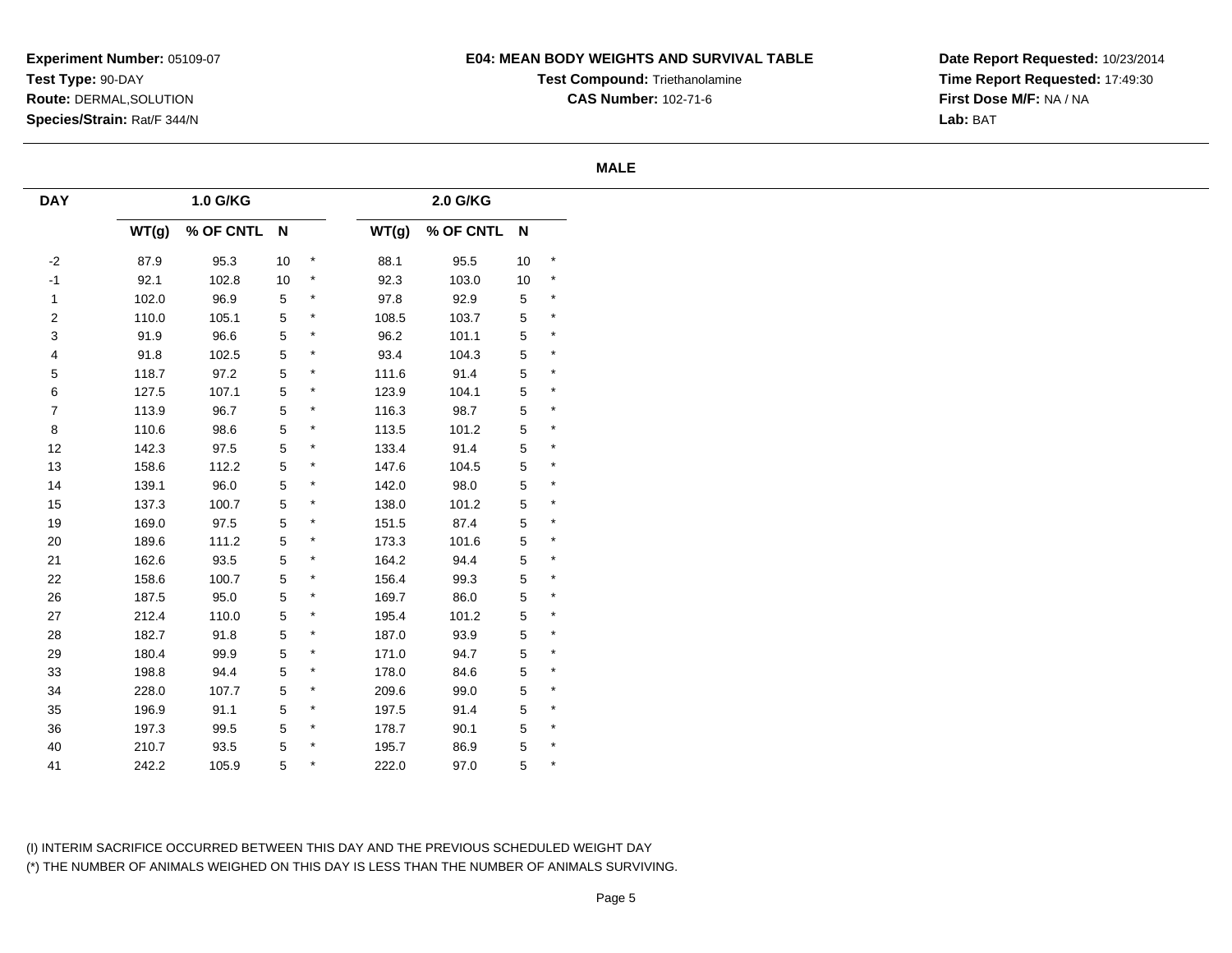# **E04: MEAN BODY WEIGHTS AND SURVIVAL TABLE**

**Test Compound:** Triethanolamine**CAS Number:** 102-71-6

**Date Report Requested:** 10/23/2014**Time Report Requested:** 17:49:31**First Dose M/F:** NA / NA**Lab:** BAT

### **MALE**

| <b>DAY</b> |       | 1.0 G/KG    |                |         |       | 2.0 G/KG    |   |          |
|------------|-------|-------------|----------------|---------|-------|-------------|---|----------|
|            | WT(g) | % OF CNTL N |                |         | WT(g) | % OF CNTL N |   |          |
| 42         | 205.8 | 89.2        | $\,$ 5 $\,$    | $\star$ | 206.6 | 89.6        | 5 | $\star$  |
| 43         | 213.1 | 98.9        | $\overline{5}$ | $\star$ | 189.2 | 87.8        | 5 | $\star$  |
| 47         | 221.7 | 92.0        | $\overline{5}$ | $\star$ | 197.6 | 82.0        | 5 | $\star$  |
| 48         | 253.7 | 104.4       | 5              | $\ast$  | 233.7 | 96.2        | 5 | $^\star$ |
| 49         | 220.5 | 93.8        | $\mathbf 5$    | $\star$ | 211.4 | 90.0        | 5 | $^\star$ |
| $50\,$     | 218.6 | 96.2        | 5              | $\ast$  | 192.7 | 84.9        | 5 | $^\star$ |
| 54         | 234.1 | 92.6        | 5              | $\ast$  | 211.4 | 83.6        | 5 | $^\star$ |
| 55         | 267.2 | 104.2       | $\,$ 5 $\,$    | $\star$ | 246.6 | 96.2        | 5 | $\star$  |
| 56         | 233.3 | 92.2        | $\mathbf 5$    | $\star$ | 224.7 | 88.8        | 5 | $\star$  |
| 57         | 234.1 | 97.8        | 5              | $\star$ | 206.5 | 86.2        | 5 | $\star$  |
| 62         | 250.2 | 92.8        | 5              | $\star$ | 221.8 | 82.3        | 5 | $\star$  |
| 63         | 282.1 | 102.9       | $\mathbf 5$    | $\ast$  | 259.9 | 94.8        | 5 | $\star$  |
| 64         | 251.3 | 93.4        | 5              | $\star$ | 240.6 | 89.5        | 5 | $^\star$ |
| 65         | 252.6 | 97.4        | 5              | $\star$ | 223.6 | 86.2        | 5 | $\star$  |
| 68         | 256.5 | 92.8        | $\mathbf 5$    | $\ast$  | 224.7 | 81.3        | 5 | $^\star$ |
| 69         | 287.7 | 103.4       | $\mathbf 5$    | $\star$ | 263.4 | 94.6        | 5 | $\star$  |
| 70         | 251.3 | 92.4        | 5              | $\ast$  | 245.2 | 90.1        | 5 | $\star$  |
| 71         | 258.9 | 99.1        | 5              | $\ast$  | 221.9 | 84.9        | 5 | $\star$  |
| 75         | 259.3 | 92.2        | $\overline{5}$ | $\star$ | 226.2 | 80.4        | 5 | $\star$  |
| 76         | 294.1 | 103.7       | $\overline{5}$ | $\star$ | 265.5 | 93.6        | 5 | $\star$  |
| 77         | 258.3 | 91.5        | 5              | $\star$ | 243.6 | 86.2        | 5 | $^\star$ |
| 78         | 266.2 | 98.9        | $\mathbf 5$    | $\star$ | 225.0 | 83.6        | 5 | $\star$  |
| 82         | 269.4 | 93.2        | $\mathbf 5$    | $\star$ | 230.8 | 79.8        | 5 | $\star$  |
| 83         | 300.9 | 103.0       | 5              | $\star$ | 270.7 | 92.7        | 5 | $\star$  |
| 84         | 257.4 | 89.8        | 5              | $\star$ | 236.4 | 82.5        | 5 | $\star$  |
| 85         | 265.7 | 99.6        | $\,$ 5 $\,$    | $\star$ | 221.8 | 83.2        | 5 | $\star$  |
| 89         | 272.4 | 92.7        | 5              | $\star$ | 231.8 | 78.9        | 5 | $\star$  |
| $90\,$     | 307.0 | 103.0       | 5              | $\star$ | 271.5 | 91.1        | 5 | $\star$  |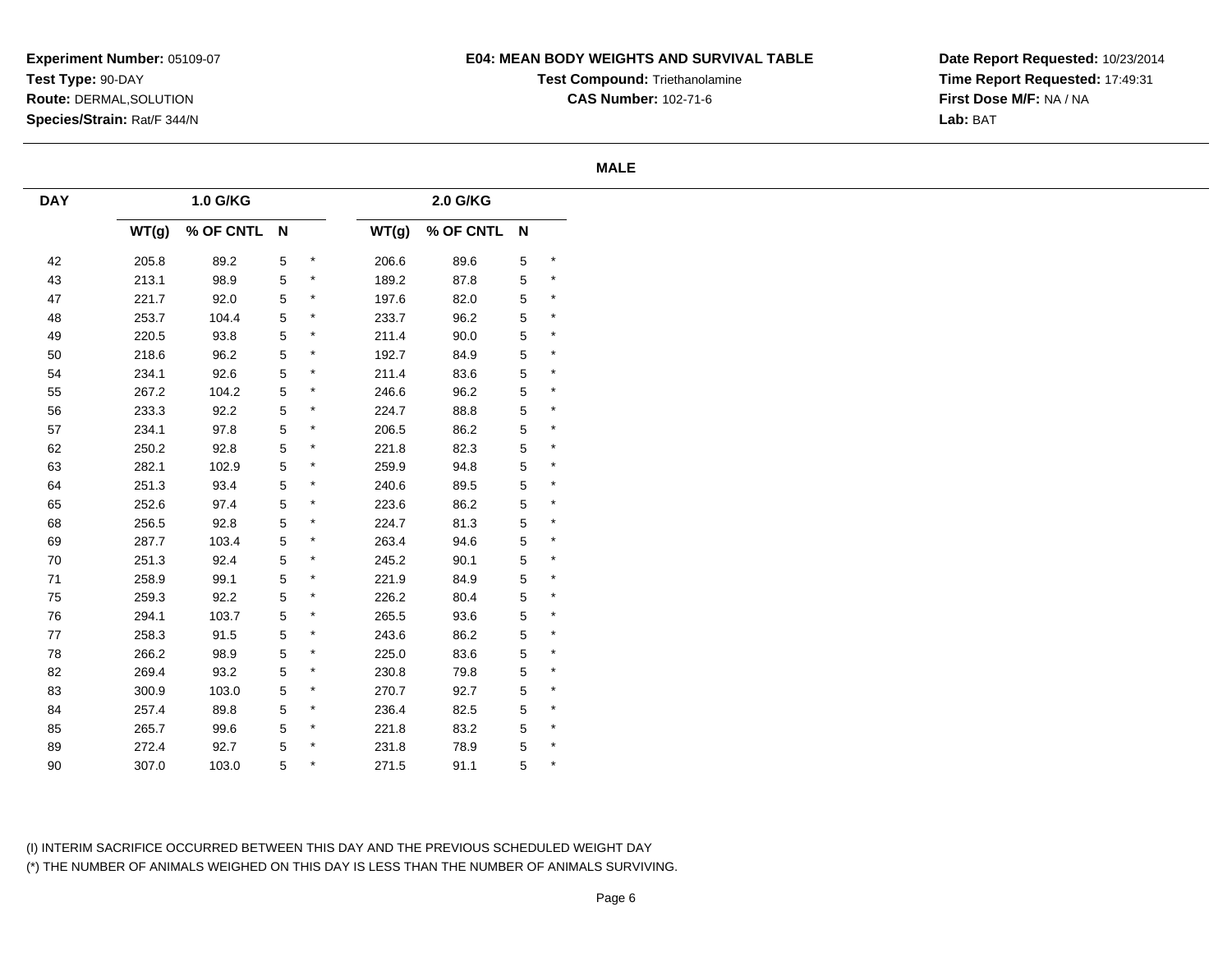# **E04: MEAN BODY WEIGHTS AND SURVIVAL TABLE**

**Test Compound:** Triethanolamine**CAS Number:** 102-71-6

**Date Report Requested:** 10/23/2014**Time Report Requested:** 17:49:31**First Dose M/F:** NA / NA**Lab:** BAT

#### **MALE**

| <b>DAY</b>                |       | <b>1.0 G/KG</b> |       |       | 2.0 G/KG    |       |  |
|---------------------------|-------|-----------------|-------|-------|-------------|-------|--|
|                           | WT(g) | % OF CNTL N     |       | WT(g) | % OF CNTL N |       |  |
| 91                        | 264.1 | 91.0            | $5$ * | 233.6 | 80.5        | $5$ * |  |
| 92                        | 267.3 | 97.2            | $5$ * | 219.3 | 79.8        | $5*$  |  |
| <b>TERM</b><br><b>SAC</b> | 281.2 | 96.5            | 20    | 240.7 | 82.6        | 20    |  |

\*\*\*END OF MALE DATA\*\*\*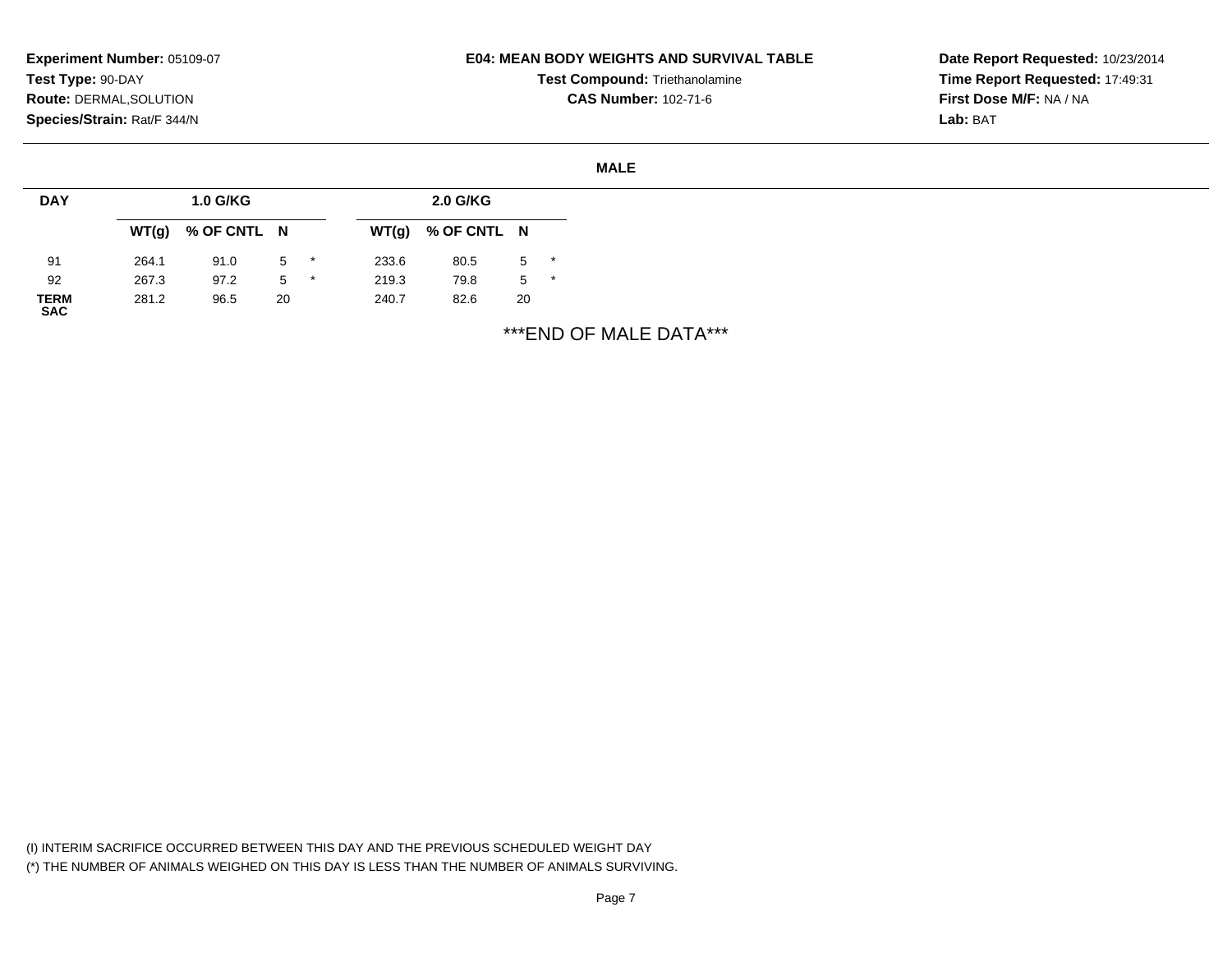## **E04: MEAN BODY WEIGHTS AND SURVIVAL TABLE**

# **Test Compound:** Triethanolamine

**CAS Number:** 102-71-6

**Date Report Requested:** 10/23/2014**Time Report Requested:** 17:49:31**First Dose M/F:** NA / NA**Lab:** BAT

## **FEMALE**

| <b>DAY</b>     | $0$ G/KG |                           |         |       | 0.125 G/KG  |    |         |       | 0.25 G/KG   |    |         |       | .5 G/KG     |            |          |
|----------------|----------|---------------------------|---------|-------|-------------|----|---------|-------|-------------|----|---------|-------|-------------|------------|----------|
|                | WT(g)    | $\boldsymbol{\mathsf{N}}$ |         | WT(g) | % OF CNTL N |    |         | WT(g) | % OF CNTL N |    |         | WT(g) | % OF CNTL N |            |          |
| $-2$           | 80.1     | 10 <sup>1</sup>           | $\star$ | 80.1  | 100.0       | 10 | $\star$ | 80.7  | 100.6       | 10 | $\star$ | 81.6  | 101.8       | 10         | $\star$  |
| $-1$           | 81.1     | 10                        | $\star$ | 80.4  | 99.1        | 10 | $\star$ | 80.7  | 99.5        | 10 | $\star$ | 82.5  | 101.7       | 10         | $\star$  |
| $\mathbf{1}$   | 88.0     | 5                         |         | 85.2  | 96.8        | 5  |         | 90.4  | 102.7       | 5  |         | 92.0  | 104.5       | 5          | $^\star$ |
| $\overline{c}$ | 89.0     | 5                         | $\star$ | 91.9  | 103.2       | 5  |         | 89.7  | 100.8       | 5  |         | 87.2  | 98.0        | 5          | $\ast$   |
| 3              | 80.4     | 5                         | $\star$ | 86.0  | 107.0       | 5  |         | 79.2  | 98.6        | 5  |         | 82.7  | 102.9       | 5          | $\ast$   |
| 4              | 84.9     | 5                         |         | 81.3  | 95.8        | 5  |         | 85.1  | 100.3       | 5  |         | 84.9  | 99.9        | 5          |          |
| 5              | 93.7     | 5                         | $^\ast$ | 93.4  | 99.6        | 5  |         | 99.2  | 105.9       | 5  |         | 99.5  | 106.1       | 5          |          |
| 6              | 96.9     | 5                         | $\star$ | 100.3 | 103.5       | 5  | $\star$ | 96.1  | 99.2        | 5  |         | 94.7  | 97.7        | 5          | $\ast$   |
| $\overline{7}$ | 97.0     | 5                         |         | 101.8 | 104.9       | 5  |         | 94.3  | 97.3        | 5  |         | 98.3  | 101.4       | 5          |          |
| 8              | 98.0     | 5                         |         | 96.6  | 98.5        | 5  |         | 93.8  | 95.7        | 5  |         | 98.3  | 100.3       | 5          |          |
| 12             | 108.0    | 5                         | $\star$ | 105.3 | 97.4        | 5  |         | 112.7 | 104.3       | 5  | $\star$ | 111.8 | 103.5       | 5          | $^\star$ |
| 13             | 109.2    | 5                         |         | 115.5 | 105.7       | 5  |         | 108.3 | 99.2        | 5  |         | 106.4 | 97.4        | 5          |          |
| 14             | 108.4    | 5                         |         | 115.2 | 106.3       | 5  |         | 107.0 | 98.7        | 5  | $\ast$  | 112.5 | 103.8       | $\sqrt{5}$ |          |
| 15             | 114.0    | 5                         |         | 107.8 | 94.5        | 5  |         | 111.4 | 97.7        | 5  |         | 112.2 | 98.4        | 5          | $\ast$   |
| 19             | 122.7    | 5                         |         | 119.0 | 97.0        | 5  |         | 124.3 | 101.3       | 5  |         | 124.9 | 101.8       | 5          |          |
| 20             | 124.2    | 5                         |         | 128.5 | 103.5       | 5  |         | 120.7 | 97.2        | 5  |         | 123.0 | 99.1        | 5          | $\ast$   |
| 21             | 119.2    | 5                         |         | 129.7 | 108.8       | 5  |         | 119.2 | 100.1       | 5  |         | 124.6 | 104.6       | 5          |          |
| 22             | 125.4    | 5                         |         | 119.7 | 95.4        | 5  |         | 123.3 | 98.3        | 5  | $^\ast$ | 124.3 | 99.2        | 5          |          |
| 26             | 133.4    | 5                         |         | 130.3 | 97.6        | 5  |         | 136.5 | 102.3       | 5  | $\star$ | 135.6 | 101.6       | 5          |          |
| 27             | 135.9    | 5                         |         | 141.3 | 104.0       | 5  |         | 131.1 | 96.5        | 5  |         | 134.2 | 98.8        | 5          |          |
| 28             | 131.0    | 5                         |         | 140.1 | 106.9       | 5  |         | 127.8 | 97.6        | 5  |         | 139.7 | 106.7       | 5          | $\ast$   |
| 29             | 138.8    | 5                         |         | 127.8 | 92.1        | 5  |         | 132.6 | 95.5        | 5  |         | 133.0 | 95.8        | 5          | $\ast$   |
| 33             | 141.3    | 5                         |         | 136.6 | 96.7        | 5  |         | 144.6 | 102.3       | 5  |         | 143.0 | 101.2       | 5          |          |
| 34             | 142.4    | 5                         |         | 147.8 | 103.8       | 5  | $\ast$  | 138.4 | 97.2        | 5  | $\star$ | 142.8 | 100.3       | 5          | $\star$  |
| 35             | 138.4    | 5                         |         | 147.2 | 106.4       | 5  |         | 134.1 | 96.9        | 5  |         | 143.1 | 103.4       | 5          |          |
| 36             | 147.8    | 5                         |         | 134.2 | 90.8        | 5  |         | 139.9 | 94.7        | 5  |         | 142.8 | 96.6        | 5          |          |
| 40             | 149.2    | 5                         |         | 144.3 | 96.7        | 5  |         | 152.8 | 102.4       | 5  | $\star$ | 149.1 | 99.9        | 5          | $\ast$   |
| 41             | 149.8    | 5                         |         | 154.7 | 103.3       | 5  |         | 144.5 | 96.5        | 5  |         | 149.2 | 99.6        | 5          |          |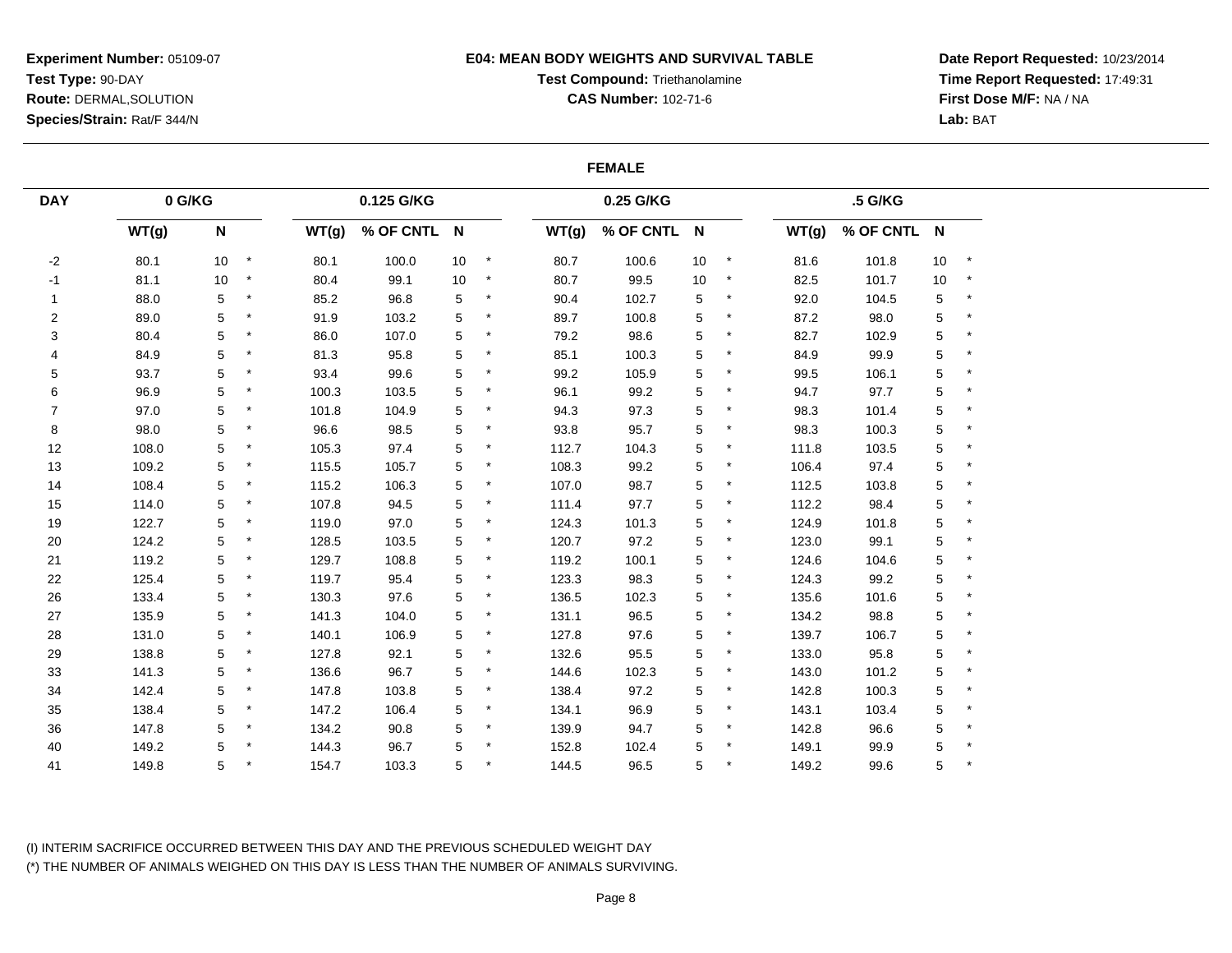## **E04: MEAN BODY WEIGHTS AND SURVIVAL TABLE**

# **Test Compound:** Triethanolamine

**CAS Number:** 102-71-6

**Date Report Requested:** 10/23/2014**Time Report Requested:** 17:49:31**First Dose M/F:** NA / NA**Lab:** BAT

### **FEMALE**

| <b>DAY</b> | $0$ G/KG |                           |         |       | 0.125 G/KG  |   |        |       | 0.25 G/KG   |   |         |       | .5 G/KG     |             |         |
|------------|----------|---------------------------|---------|-------|-------------|---|--------|-------|-------------|---|---------|-------|-------------|-------------|---------|
|            | WT(g)    | $\boldsymbol{\mathsf{N}}$ |         | WT(g) | % OF CNTL N |   |        | WT(g) | % OF CNTL N |   |         | WT(g) | % OF CNTL N |             |         |
| 42         | 145.4    | 5                         | $\star$ | 154.9 | 106.5       | 5 | $\ast$ | 140.2 | 96.4        | 4 | $\star$ | 151.3 | 104.1       | $\mathbf 5$ | $\star$ |
| 43         | 152.7    | 5                         | $\star$ | 142.0 | 93.0        | 5 | $\ast$ | 144.2 | 94.4        | 6 | $\star$ | 151.0 | 98.9        | 5           | $\star$ |
| 47         | 153.4    | 5                         |         | 148.5 | 96.8        | 5 | $\ast$ | 157.6 | 102.7       | 5 | $\star$ | 156.3 | 101.9       | 5           | $\star$ |
| 48         | 154.1    | 5                         | $\ast$  | 161.2 | 104.6       | 5 |        | 151.8 | 98.5        | 5 | $\ast$  | 155.6 | 100.9       | 5           |         |
| 49         | 150.3    | 5                         | $^\ast$ | 155.1 | 103.2       | 5 | $\ast$ | 140.8 | 93.7        | 5 | $\star$ | 151.9 | 101.1       | 5           | $\star$ |
| 50         | 155.5    | 5                         |         | 144.2 | 92.8        | 5 |        | 146.7 | 94.4        | 5 |         | 154.5 | 99.4        | 5           |         |
| 54         | 157.9    | 5                         | $\ast$  | 152.2 | 96.4        | 5 | ×      | 165.7 | 104.9       | 5 |         | 158.6 | 100.4       | 5           |         |
| 55         | 158.3    | 5                         | $\star$ | 164.8 | 104.1       | 5 | $\ast$ | 154.8 | 97.8        | 5 | $\star$ | 158.8 | 100.3       | 5           | $\star$ |
| 56         | 153.8    | 5                         | $\star$ | 160.4 | 104.3       | 5 |        | 147.7 | 96.0        | 5 | $\ast$  | 159.3 | 103.6       | 5           |         |
| 57         | 162.3    | 5                         | $\ast$  | 149.9 | 92.4        | 5 | ×      | 151.0 | 93.1        | 5 | $\ast$  | 158.2 | 97.5        | 5           | $\star$ |
| 62         | 161.8    | 5                         | $\ast$  | 155.1 | 95.8        | 5 |        | 169.2 | 104.6       | 5 | $\ast$  | 164.4 | 101.6       | 5           |         |
| 63         | 162.5    | 5                         | $\star$ | 167.7 | 103.2       | 5 |        | 161.4 | 99.3        | 5 | $\ast$  | 163.7 | 100.7       | 5           |         |
| 64         | 162.7    | 5                         | $\ast$  | 166.5 | 102.4       | 5 | $\ast$ | 155.3 | 95.5        | 5 | $\ast$  | 165.7 | 101.9       | 5           | $\ast$  |
| 65         | 168.3    | 5                         |         | 158.9 | 94.4        | 5 | ×      | 159.9 | 95.0        | 5 | $\ast$  | 164.1 | 97.5        | 5           | $\star$ |
| 68         | 164.8    | 5                         | $\ast$  | 157.9 | 95.8        | 5 |        | 174.5 | 105.8       | 5 | $\ast$  | 165.2 | 100.2       | 5           |         |
| 69         | 165.5    | 5                         | $\star$ | 170.1 | 102.8       | 5 | $\ast$ | 163.3 | 98.7        | 5 | $\star$ | 165.5 | 100.0       | 5           | $\star$ |
| 70         | 160.9    | 5                         | $\star$ | 168.4 | 104.7       | 5 |        | 154.0 | 95.7        | 5 |         | 167.1 | 103.9       | 5           |         |
| 71         | 169.3    | 5                         | $\ast$  | 161.0 | 95.1        | 5 | $\ast$ | 160.4 | 94.7        | 5 | $\ast$  | 165.9 | 98.0        | 5           |         |
| 75         | 170.0    | 5                         | $\star$ | 163.3 | 96.0        | 5 | $\ast$ | 176.6 | 103.9       | 5 | $\star$ | 165.8 | 97.5        | 5           | $\star$ |
| 76         | 170.5    | 5                         | $\star$ | 172.1 | 101.0       | 5 |        | 165.0 | 96.8        | 5 | $\ast$  | 168.4 | 98.8        | 5           |         |
| 77         | 165.1    | 5                         | $\star$ | 171.4 | 103.8       | 5 | ×      | 158.0 | 95.7        | 5 | $\ast$  | 169.5 | 102.7       | 5           | $\star$ |
| 78         | 177.5    | 5                         | $\star$ | 164.0 | 92.4        | 5 | ×      | 165.2 | 93.1        | 5 | $\ast$  | 170.1 | 95.8        | 5           | $\star$ |
| 82         | 174.3    | 5                         | $\ast$  | 165.0 | 94.6        | 5 |        | 178.1 | 102.2       | 5 | $\ast$  | 168.0 | 96.4        | 5           |         |
| 83         | 173.4    | 5                         | $\ast$  | 174.6 | 100.7       | 5 | $\ast$ | 169.2 | 97.6        | 5 | $\ast$  | 172.9 | 99.7        | 5           | $\star$ |
| 84         | 164.1    | 5                         | $\ast$  | 171.5 | 104.5       | 5 | $\ast$ | 156.5 | 95.4        | 5 | $\ast$  | 169.1 | 103.1       | 5           |         |
| 85         | 176.6    | 5                         |         | 162.1 | 91.8        | 5 |        | 163.6 | 92.6        | 5 | $\ast$  | 169.5 | 96.0        | 5           |         |
| 89         | 174.2    | 5                         |         | 166.5 | 95.6        | 5 | $\ast$ | 180.3 | 103.5       | 5 | $\star$ | 171.5 | 98.4        | 5           | $\star$ |
| 90         | 176.8    | 5                         |         | 174.8 | 98.9        | 5 |        | 169.2 | 95.7        | 5 | $\ast$  | 174.0 | 98.4        | 5           |         |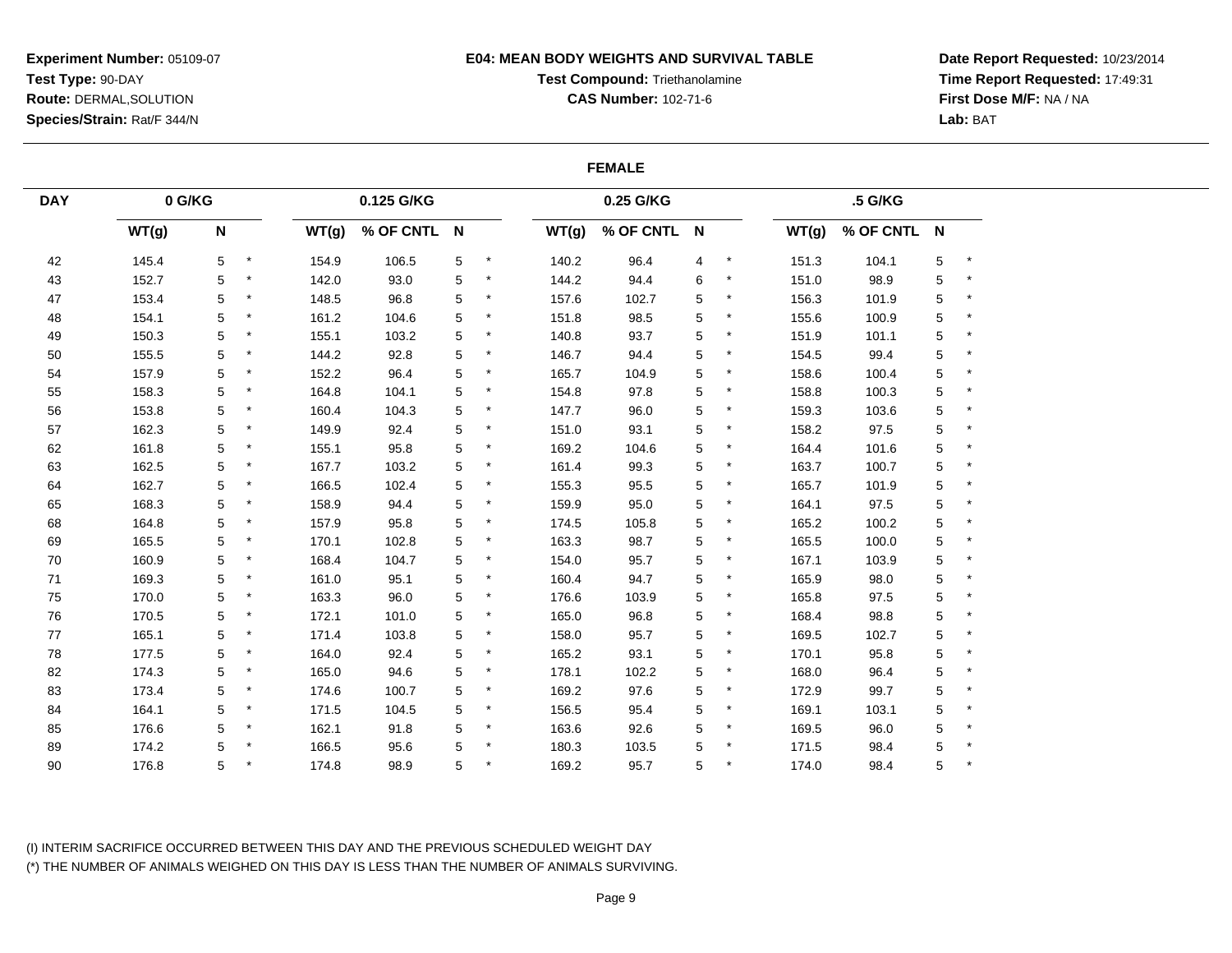## **E04: MEAN BODY WEIGHTS AND SURVIVAL TABLE**

**Test Compound:** Triethanolamine**CAS Number:** 102-71-6

**Date Report Requested:** 10/23/2014**Time Report Requested:** 17:49:31**First Dose M/F:** NA / NA**Lab:** BAT

# **FEMALE**

| <b>DAY</b>                | 0 G/KG |    |       | 0.125 G/KG  |       |       | 0.25 G/KG   |                |         |       | .5 G/KG     |       |  |
|---------------------------|--------|----|-------|-------------|-------|-------|-------------|----------------|---------|-------|-------------|-------|--|
|                           | WT(g)  | N  | WT(g) | % OF CNTL N |       | WT(g) | % OF CNTL N |                |         | WT(g) | % OF CNTL N |       |  |
| 91                        | 163.1  | 5  | 173.0 | 106.1       | 5     | 155.9 | 95.6        | 5              |         | 166.7 | 102.2       | $5$ * |  |
| 92                        | 173.2  | 5  | 163.7 | 94.5        | $5 -$ | 165.0 | 95.3        | 5 <sup>5</sup> | $\star$ | 169.1 | 97.6        | $5*$  |  |
| <b>TERM</b><br><b>SAC</b> | 171.5  | 20 | 169.4 | 98.8        | 20    | 166.9 | 97.3        | 20             |         | 170.7 | 99.5        | 20    |  |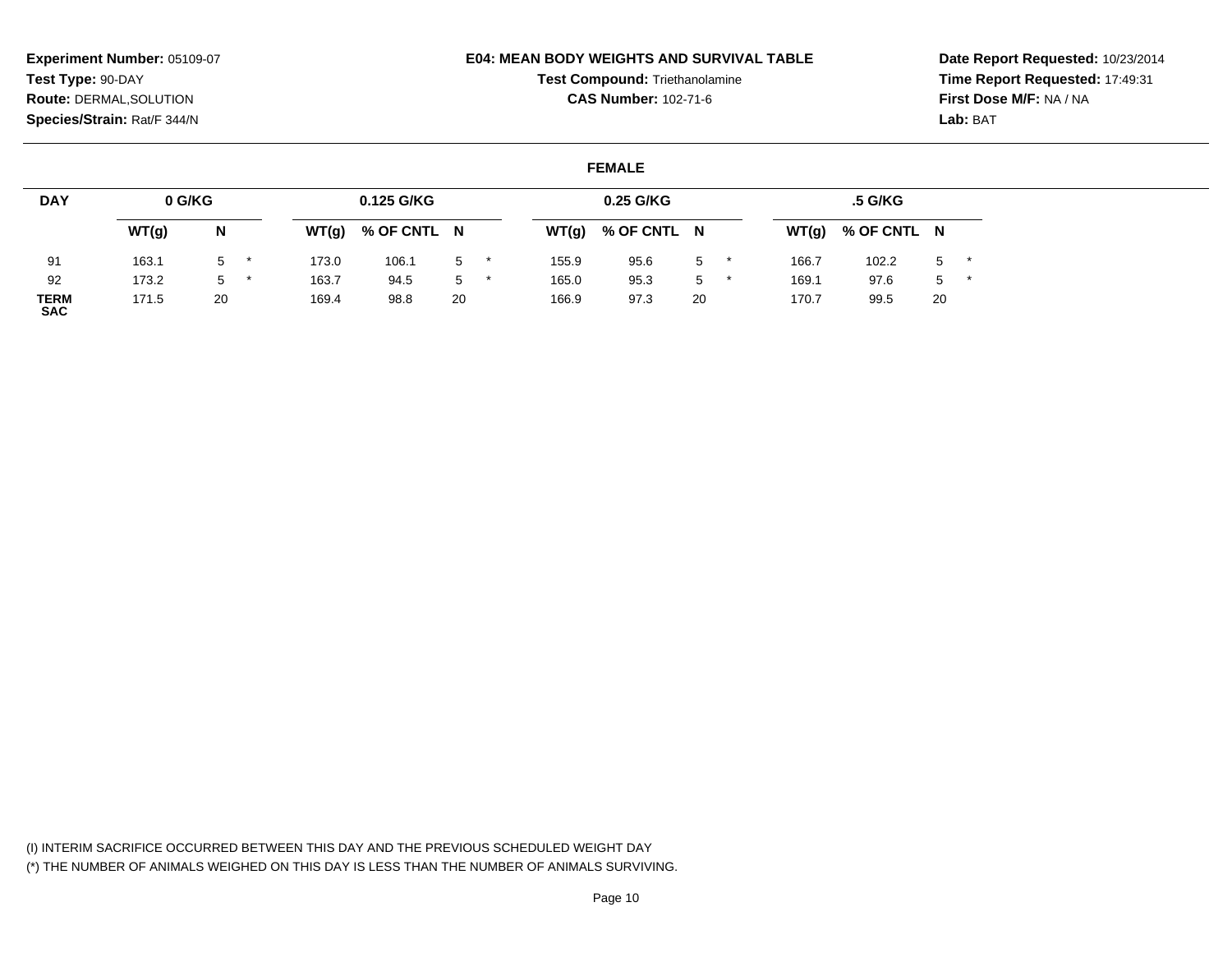# **E04: MEAN BODY WEIGHTS AND SURVIVAL TABLE**

**Test Compound:** Triethanolamine**CAS Number:** 102-71-6

**Date Report Requested:** 10/23/2014**Time Report Requested:** 17:49:31**First Dose M/F:** NA / NA**Lab:** BAT

### **FEMALE**

| <b>DAY</b>       |       | 1.0 G/KG    |                |         |       | 2.0 G/KG    |                |         |
|------------------|-------|-------------|----------------|---------|-------|-------------|----------------|---------|
|                  | WT(g) | % OF CNTL N |                |         | WT(g) | % OF CNTL N |                |         |
| $-2$             | 84.6  | 105.6       | 10             | $\star$ | 81.3  | 101.5       | 10             | $\star$ |
| $-1$             | 79.5  | 97.9        | $10$           | $\star$ | 80.6  | 99.4        | 10             | $\star$ |
| $\mathbf{1}$     | 93.8  | 106.6       | 5              | $\star$ | 84.8  | 96.3        | $\,$ 5 $\,$    | $\star$ |
| $\overline{c}$   | 88.5  | 99.4        | 5              | $\star$ | 87.6  | 98.4        | $\,$ 5 $\,$    | $\star$ |
| $\mathbf{3}$     | 84.1  | 104.6       | 5              | $\star$ | 86.0  | 107.0       | $\mathbf 5$    | $\star$ |
| 4                | 83.1  | 97.9        | 5              | $\ast$  | 84.9  | 99.9        | 5              | $\star$ |
| $\mathbf 5$      | 102.8 | 109.7       | $\,$ 5 $\,$    | $\star$ | 93.8  | 100.1       | $\,$ 5 $\,$    | $\star$ |
| 6                | 96.4  | 99.5        | 5              | $\star$ | 94.0  | 96.9        | $\,$ 5 $\,$    | $\star$ |
| $\boldsymbol{7}$ | 96.3  | 99.3        | 5              | $\star$ | 99.8  | 102.9       | $\mathbf 5$    | $\star$ |
| 8                | 93.2  | 95.1        | $\overline{5}$ | $\star$ | 97.8  | 99.8        | $\,$ 5 $\,$    | $\star$ |
| 12               | 115.7 | 107.1       | 5              |         | 106.1 | 98.2        | 5              | $\star$ |
| $13$             | 111.6 | 102.2       | $\,$ 5 $\,$    | $\ast$  | 107.0 | 98.0        | $\mathbf 5$    | $\star$ |
| 14               | 111.0 | 102.4       | $\overline{5}$ | $\star$ | 111.9 | 103.2       | $\,$ 5 $\,$    | $\star$ |
| 15               | 105.7 | 92.8        | $\overline{5}$ | $\ast$  | 109.2 | 95.8        | $\mathbf 5$    | $\star$ |
| 19               | 125.7 | 102.4       | 5              | $\ast$  | 117.6 | 95.9        | $\sqrt{5}$     | $\star$ |
| 20               | 124.2 | 100.0       | 5              | $\star$ | 117.0 | 94.2        | $\,$ 5 $\,$    | $\star$ |
| 21               | 119.5 | 100.3       | 5              | $\ast$  | 123.0 | 103.2       | $\mathbf 5$    | $\star$ |
| 22               | 119.9 | 95.6        | 5              | $\star$ | 118.0 | 94.1        | $\,$ 5 $\,$    | $\star$ |
| 26               | 137.3 | 102.9       | $\overline{5}$ | $\star$ | 127.4 | 95.5        | $\mathbf 5$    | $\star$ |
| 27               | 135.4 | 99.7        | 5              | $\ast$  | 128.9 | 94.9        | $\,$ 5 $\,$    | $\star$ |
| 28               | 132.3 | 101.1       | 5              | $\star$ | 132.2 | 101.0       | $\mathbf 5$    | $\star$ |
| 29               | 127.3 | 91.7        | 5              | $\star$ | 127.7 | 92.0        | $\mathbf 5$    | $\star$ |
| $33\,$           | 141.1 | 99.8        | 5              | $\ast$  | 132.2 | 93.6        | $\,$ 5 $\,$    | $\star$ |
| $34\,$           | 143.3 | 100.6       | $\,$ 5 $\,$    | $\star$ | 132.4 | 93.0        | $\,$ 5 $\,$    | $\star$ |
| $35\,$           | 138.9 | 100.4       | $\mathbf{5}$   |         | 135.3 | 97.8        | $\,$ 5 $\,$    | $\star$ |
| $36\,$           | 134.1 | 90.8        | 5              | $\ast$  | 131.2 | 88.8        | $\mathbf 5$    | $\star$ |
| 40               | 148.1 | 99.2        | 5              |         | 135.9 | 91.1        | $\mathbf 5$    | $\star$ |
| 41               | 152.8 | 102.0       | 5              |         | 139.8 | 93.4        | $\overline{5}$ | $\star$ |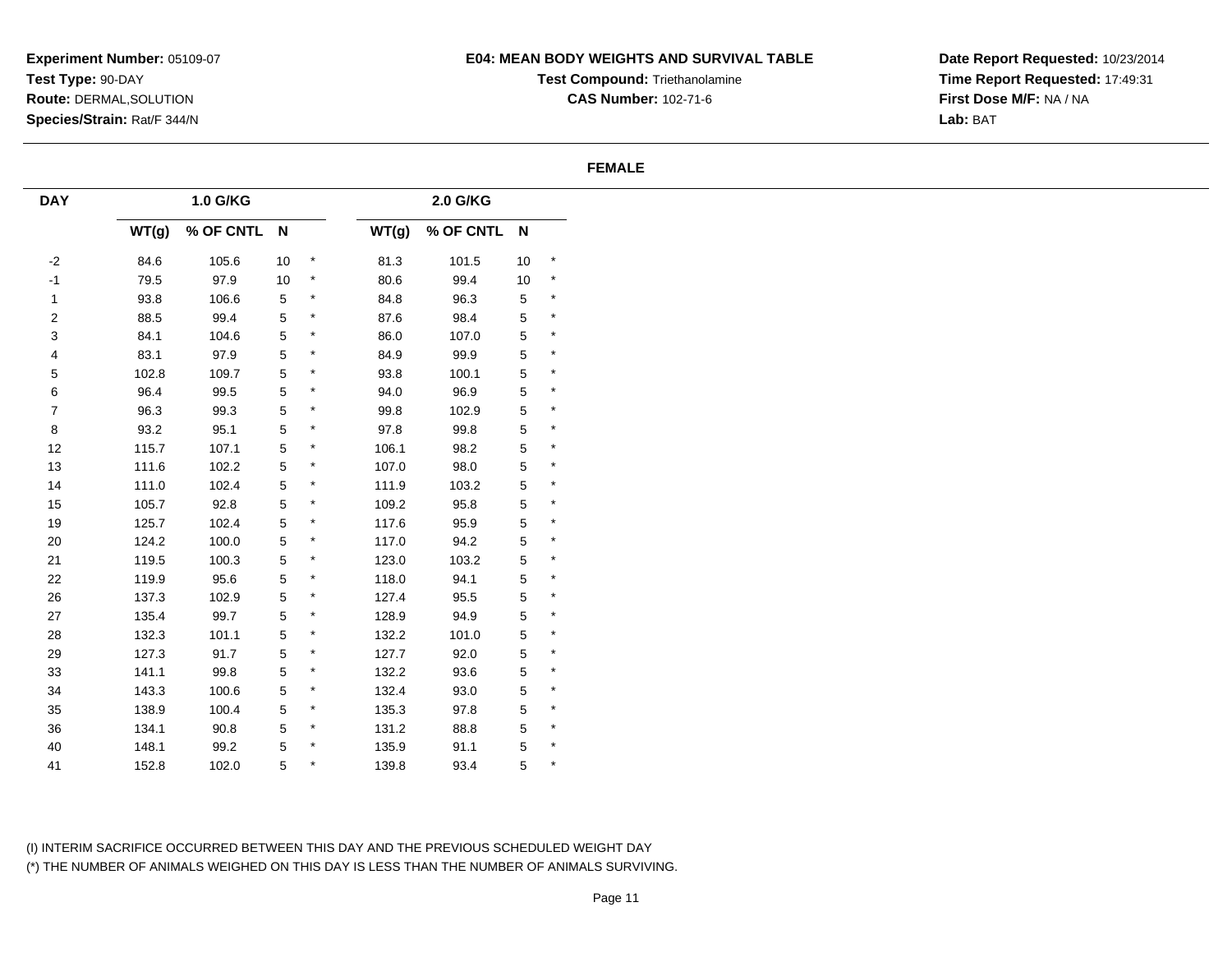# **E04: MEAN BODY WEIGHTS AND SURVIVAL TABLE**

**Test Compound:** Triethanolamine**CAS Number:** 102-71-6

**Date Report Requested:** 10/23/2014**Time Report Requested:** 17:49:32**First Dose M/F:** NA / NA**Lab:** BAT

## **FEMALE**

| <b>DAY</b> |       | 1.0 G/KG    |             |                    |       | 2.0 G/KG    |             |                    |
|------------|-------|-------------|-------------|--------------------|-------|-------------|-------------|--------------------|
|            | WT(g) | % OF CNTL N |             |                    | WT(g) | % OF CNTL N |             |                    |
| 42         | 144.7 | 99.5        | $\mathbf 5$ | $\star$            | 142.2 | 97.8        | $\mathbf 5$ | $\star$            |
| 43         | 141.2 | 92.5        | 5           | $^\star$           | 138.1 | 90.4        | 5           | $\star$            |
| 47         | 151.2 | 98.6        | $\,$ 5 $\,$ | $\ast$             | 139.4 | 90.9        | 5           | $\star$            |
| 48         | 154.8 | 100.4       | $\,$ 5 $\,$ | $\star$            | 143.2 | 92.9        | 5           | $\star$            |
| 49         | 145.0 | 96.5        | 5           | $\star$            | 144.4 | 96.0        | 5           | $\star$            |
| 50         | 143.5 | 92.3        | $\,$ 5 $\,$ | $\star$            | 137.0 | 88.1        | 5           | $\star$            |
| 54         | 155.6 | 98.6        | $\,$ 5 $\,$ | $\star$            | 143.1 | 90.6        | 5           | $\star$            |
| 55         | 159.6 | 100.8       | $\,$ 5 $\,$ | $\star$            | 148.0 | 93.5        | 5           | $\star$            |
| ${\bf 56}$ | 152.7 | 99.3        | 5           | $\ast$             | 150.4 | 97.8        | 5           | $\star$            |
| 57         | 146.3 | 90.1        | 5           | $\star$            | 140.9 | 86.8        | 5           | $\star$            |
| 62         | 161.4 | 99.7        | $\,$ 5 $\,$ | $\star$            | 148.1 | 91.5        | 5           | $\star$            |
| 63         | 164.5 | 101.2       | $\,$ 5 $\,$ | $\star$            | 151.9 | 93.5        | 5           | $\star$            |
| 64         | 160.5 | 98.7        | 5           | $\star$            | 157.6 | 96.9        | 5           | $\star$            |
| 65         | 153.4 | 91.1        | 5           | $\star$            | 148.5 | 88.2        | 5           | $\star$            |
| 68         | 155.6 | 94.4        | $\,$ 5 $\,$ | $\star$            | 150.1 | 91.0        | 5           | $\star$            |
| 69         | 168.1 | 101.6       | $\,$ 5 $\,$ | $\star$            | 154.2 | 93.2        | 5           | $\star$            |
| 70         | 160.3 | 99.7        | $\,$ 5 $\,$ | $\ast$             | 157.0 | 97.6        | $\mathbf 5$ | $\star$            |
| 71         | 156.9 | 92.7        | $\,$ 5 $\,$ | $\star$            | 145.9 | 86.2        | 5           | $\star$            |
| ${\bf 75}$ | 165.7 | 97.4        | 5           | $\star$            | 150.5 | 88.5        | 5           | $\star$            |
| ${\bf 76}$ | 169.7 | 99.6        | $\,$ 5 $\,$ | $\star$            | 156.7 | 91.9        | 5           | $\star$            |
| $77\,$     | 162.7 | 98.6        | $\,$ 5 $\,$ | $\star$            | 159.4 | 96.6        | 5           | $\star$            |
| 78         | 158.2 | 89.1        | 5           | $\star$            | 147.4 | 83.0        | 5           | $\star$            |
| 82         | 168.3 | 96.5        | $\,$ 5 $\,$ | $\ast$             | 149.4 | 85.7        | 5           | $\star$            |
| 83         | 173.0 | 99.8        | $\,$ 5 $\,$ | $\star$            | 159.4 | 91.9        | 5           | $\star$            |
| 84         | 163.1 | 99.4        | $\sqrt{5}$  | $\star$            | 153.9 | 93.8        | 5           | $\star$            |
| 85         | 157.6 | 89.3        | $\,$ 5 $\,$ | $\star$<br>$\star$ | 143.5 | 81.2        | 5           | $\star$<br>$\star$ |
| 89         | 167.1 | 95.9        | 5           | $\ast$             | 151.7 | 87.1        | 5           | $\star$            |
| $90\,$     | 173.0 | 97.9        | 5           |                    | 160.7 | 90.9        | 5           |                    |